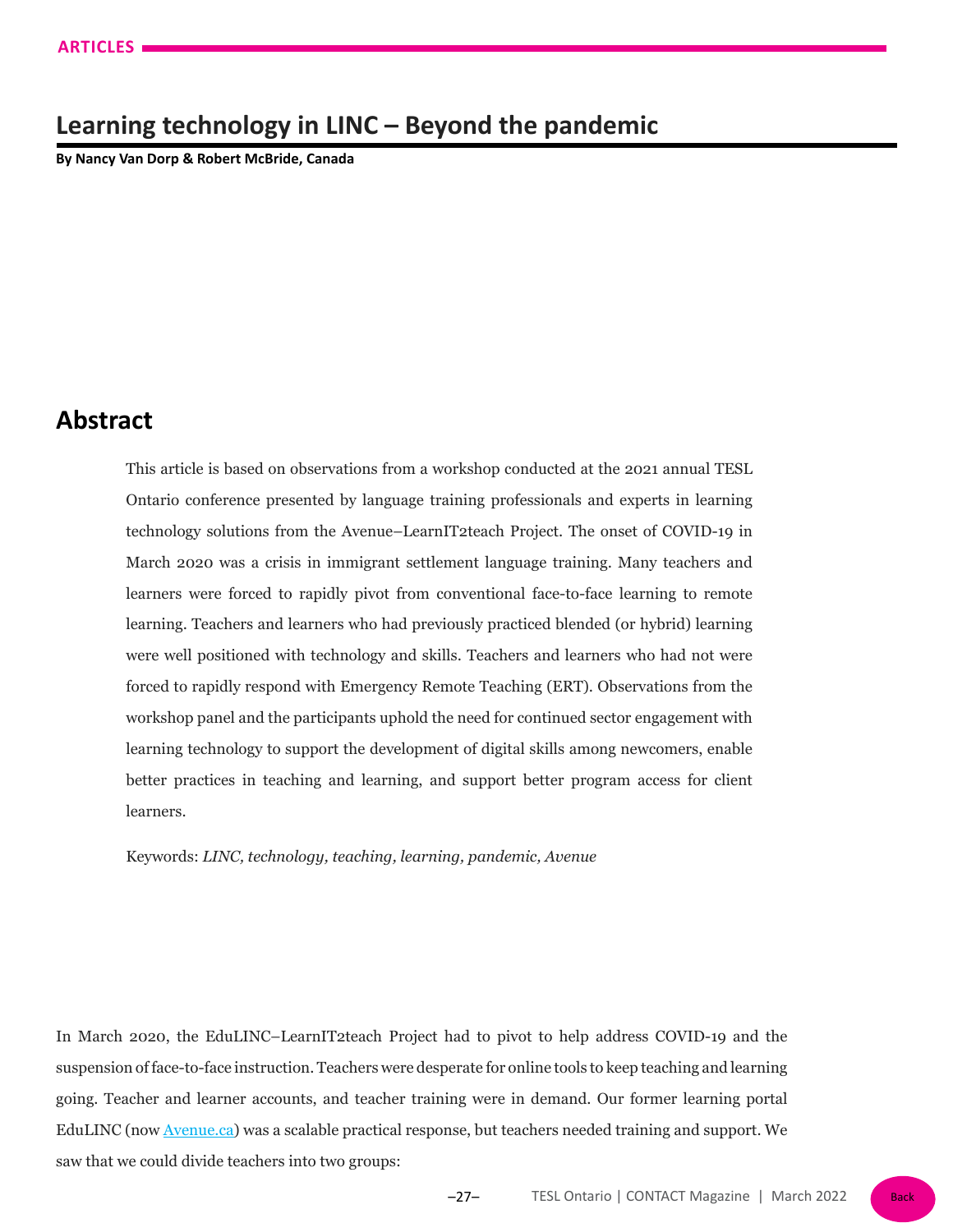- 1. Teachers who already employed a LINC blended learning strategy in their face-to-face instruction and whose learners had been oriented to using Moodle or a local LMS solution and information technology in their learning;
- 2. Teachers who had previously made minimal use of information technology. A sub-set of the second group was teachers who personally had limited skills with information technology.

The first group was well prepared, as were their learners, to engage with online remote learning. The second group needed tools and support urgently.

Two years later LINC professionals find themselves in a transformed learning technology landscape. Many teachers now have digital teaching skills, courseware, and resources. Managers had to implement new and more flexible modes of learning. Learners are now engaged with information technology and blended or online learning and have experienced flexible delivery models.

How can LINC professionals leverage these changes to improve access, equity, language gains, and settlement outcomes? The 2021 TESL Ontario workshop examined and discussed the implications for LINC professionals and clients.

Several key takeaways arose when a New Language Solutions (NLS) panel of experts explored the LINC teaching world in a virtual workshop titled *Learning Technology in LINC–Beyond the Pandemic* (2021, November 3):

- 1) the importance of a mentor/mentee relationship during COVID-19;
- 2) the difference between ERT and online teaching;
- 3) blended learning as an ideal delivery mode of ESL learning post-COVID-19; and
- 4) digital learning is not enough; digital fluency should be the new benchmark.

## **Importance of the mentor/mentee relationship**

NLS uses a mentor/mentee relationship on the Avenue platform for LINC teachers. This relationship has proven to be highly effective over the past 12 years, with the legacy Learning Management System (LMS; in this article, Moodle, with this specific system named EduLINC or Avenue). Under this model, more experienced teachers and advisers help direct teachers who are novice to the system to find solutions to questions and problems.

The closing and/or reduction of face-to-face classes, and the resulting rush to online solutions for classes due to the pandemic had enormous impact on adult settlement language training programs like LINC. In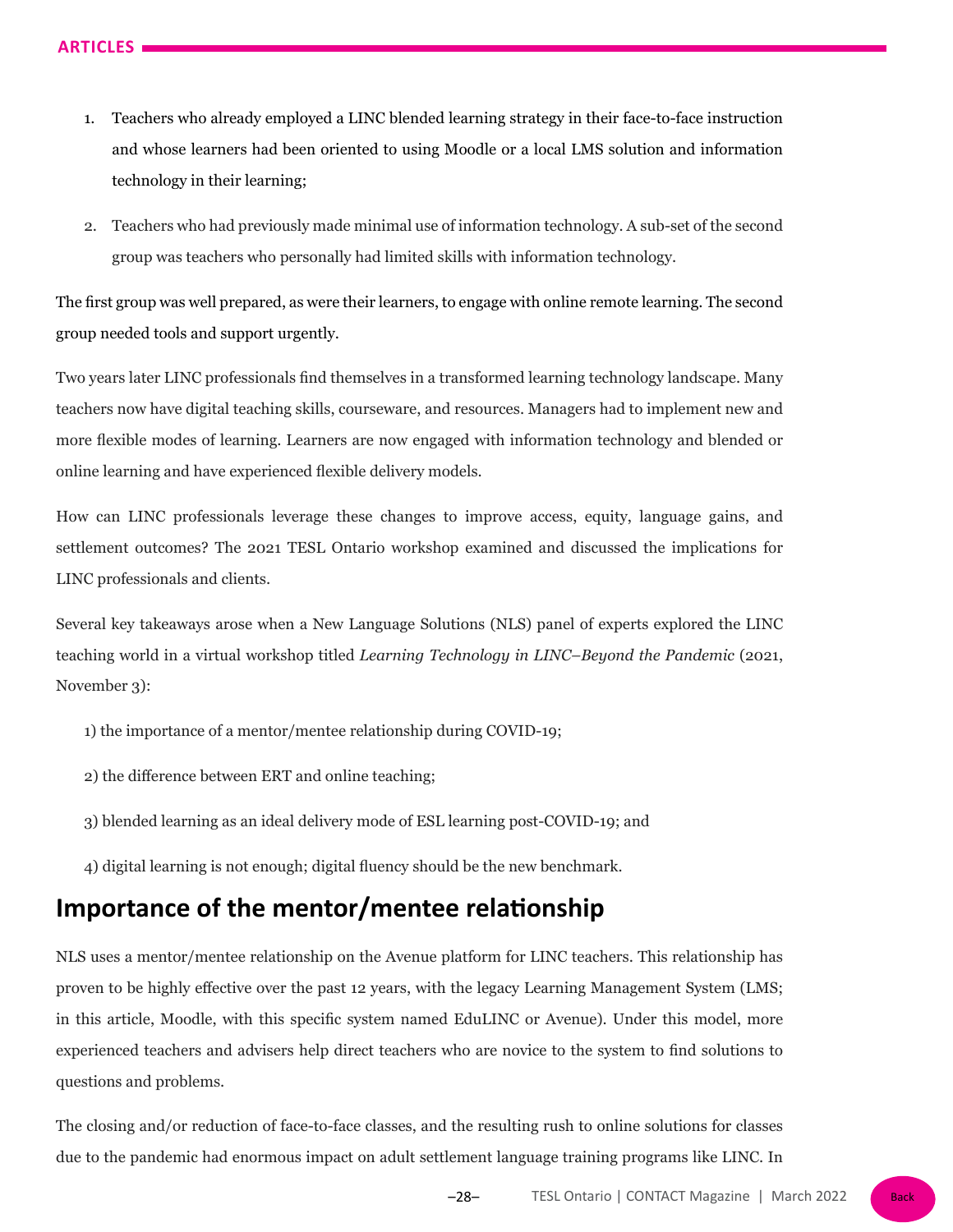February 2020, there were 1086 new *user enrolments* on EduLINC, a number consistent with the previous 12 months (McBride & Edgar, 2020). In March there were 5,521, a 500% increase, and a foreshadow of the growth in demand for project services in the months to come. These numbers represented a huge increase in demand for the LMS platform, and mirrored a parallel increase in the demand for a mentor's availability to assist and train teachers.

In March 2020, emergency needs prevailed and 17 project teacher mentors across Canada rose to the challenge of a surge in demand for help. Most NLS mentors are also active teachers, so the mentors needed to make an incredible effort to satisfy the onboarding needs of mentees. Mentors during the initial surge and throughout the months (and year) that followed dealt with not only factual and technical questions, but also provided guidance on some online learning principles. Learning technology can be challenging in the best of times, but during the pandemic everyone was also concerned for the health and safety of themselves, family, and friends. Mentors helped mentees by listening, understanding and empathizing, all the while gently helping novice teachers navigate new territory rapidly and under stress.

## **Emergency remote teaching versus online teaching**

The shift in teaching from face-to-face to virtual spaces is often, inadvertently, called online teaching and, from the students' perspective, online learning. What has happened during COVID-19, though, cannot be 100% described as online teaching. Indeed, teaching and learning was being conducted *online*, but the essential pedagogy from online teaching was not always possible in practice.

For many teachers and learners what happened during the initial weeks and months of COVID-19 was instead a form of ERT. This happens when teachers quickly add activities and documents to an online space or platform. There is no blame or shame for wanting to do this, as the reaction is completely understandable during the first stage of the pandemic. What is unfortunate, though, is that many teachers were totally frustrated by the events because:

a) It happened extremely quickly;

b) Many did not have an existing online platform to use;

c) The learning curve to feel confident on an LMS can be steep and is best achieved in a reduced-stress environment;

d) Their students were not prepared for online learning, making the teachers' orientation to an LMS urgent;

e) Teachers often felt panicked and *unmoored*;

- f) Teachers were anywhere from zero to ten on a comfort-with-technology scale;
- g) Some students had more technology proficiency and made teachers feel like imposters;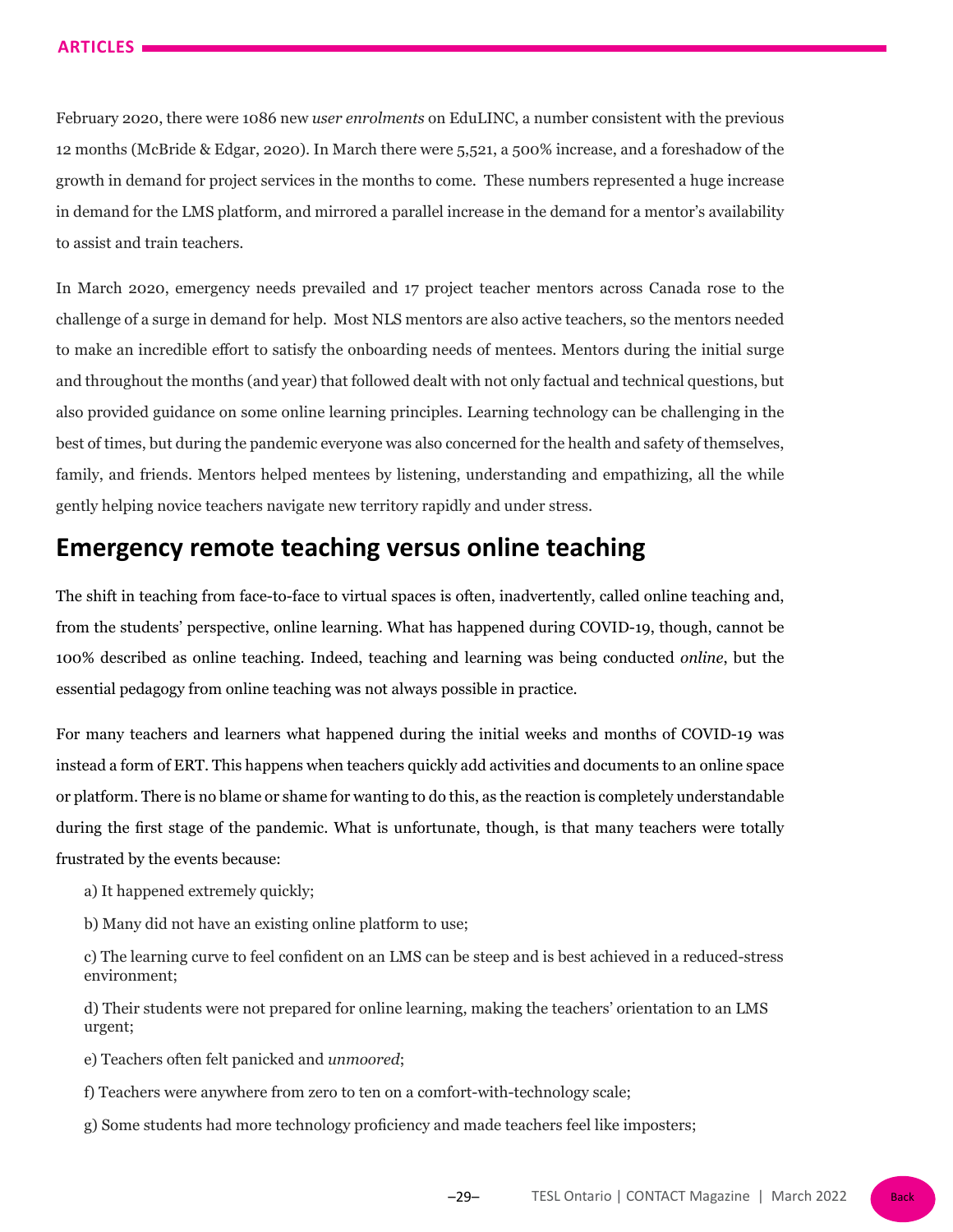h) Service Providing Organizations (SPOs) added training and new procedures that all had to be learned as well;

i) There was no end in sight to the situation.

The early pandemic environment was not ideal for teacher innovation.

Online teaching, in and of itself, has design and layout at its base, and should incorporate the best available online technologies to maximize learning outcomes. In LINC language learning, that requires communication with learners and colleagues and putting better practices in teaching and learning to work online.

One of the fundamental strengths of online teaching is that it goes far beyond a platform where documents or files are simply uploaded and downloaded. A good LMS supports social engagement between and among teachers and learners and encourages the implementation of social constructivism principles (Walker & White, 2013, p. 25). It is, in essence, a holistic approach to teaching and learning where parties can achieve the same outcomes when they are all at a distance from each other. Teacher presence is vitally important, whether communication with learners is synchronous or asynchronous.

The Emergency Remote Teaching method employed due to COVID-19 could never qualify as online teaching and should not be judged by the same criteria (Hodges et al., 2020).

The circumstances were less than ideal for better practices in the early days of the pandemic, and indeed, many LINC professionals are still trying to *catch up* with innovation.

## **Blended learning as a delivery model**

As a sector, the ESL world has revolved around face-to-face teaching and learning. There are numerous benefits to learning in this setting, not the least of which are the body language gestures that can be used to help communicate when words fail us. But a shift in methods of learning started taking place over a decade ago, as learning technology innovations from the broader post-secondary sector began to spread in the settlement language training (SLT) sector. Many questions arose, and common themes surfaced: Can and should technology be used in SLT? If yes, then why, where, when, and how?

So, where does blended learning come in? Blended (or hybrid) learning is a mix of teaching/learning modes, and usually means a blend of face-to-face and online teaching (using technology to learn when teacher and students are distanced from one another). The *perfect blend* is neither identified nor recommended, because blended learning considers a vast variety of factors that are unique to each teaching/learning context. Thoughtful reflection on the mix of technical abilities, subject matter, available internet, hardware and software availability, outcomes expected of learning, and so on must be considered (Hodges et al.,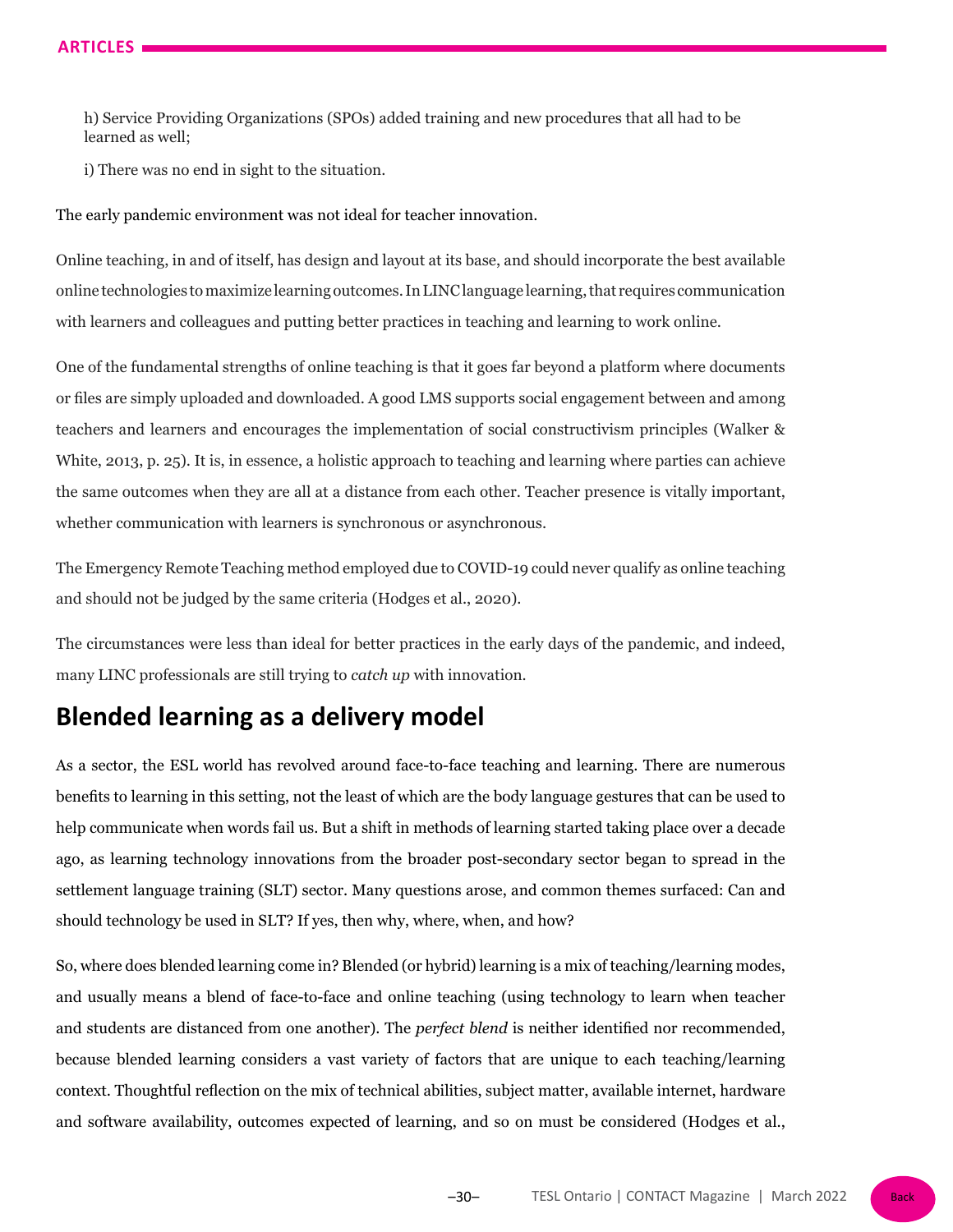2020). In any context, an effective blend would be based on optimal use of what face-to-face does best and what online learning can do.

Consider some affordances of blended learning: Modalities can change from term to term, wait lists can be addressed, learners can be placed in learning environments where they can be most successful based on not only their English needs, but also on their technology circumstances, as well as their working, home and childcare obligations. This, we believe, is the approach that will produce a positive settlement experience for Canada's immigrant and refugee populations, and help address concerns of program access and learner equity.

## **Current times: From digital literacy to digital fluency**

Two years later and with the pandemic still a disruption that prevents any return to *normalcy*, where is the settlement language training sector? What have we learned as SLT professionals, and what is the future of online learning technology? During the workshop, one panel expert observed that ESL teachers do a disservice to their students if they revert to previous practice and abandon technology in education. Learners need digital opportunities for learning. The term technology-enhanced language learning (TELL) represents the idea that information technology (IT) should be embedded in language training to reflect how IT is used in daily life and communications (Walker & White, 2013, p. 33).

During the COVID-19 pandemic and rush to ERT, poor digital literacy skills were an obstacle for many teachers and learners. Basic digital literacy skills are needed not only to learn, but also to be successful in today's workplaces, schools, or as parents, consumers, or citizens. After two years and many personal gains in competence with online teaching, now is the time to leverage these IT skills gains. Even entry-level and lower-paying jobs usually require digital know-how. Students, especially newcomers, need to learn, maintain, and grow their digital skills in Canada.

Panel experts felt that basic literacy skills in the digital world are not enough; becoming fluent in digital skills is where we should be setting the bar. Yes, many people have learned enough to get by, to survive. But where improvement in lives and careers will be seen is when individuals are competent and comfortable in their IT knowledge and practices.

The everyday-living landscape has changed during COVID-19, with more connections, services, learning and even jobs being conducted solely online. We must not let ourselves and our students backslide into complacency or regression. We have started on this journey, so let us continue to develop equity in the economy and in life skills for our newcomer Canadians.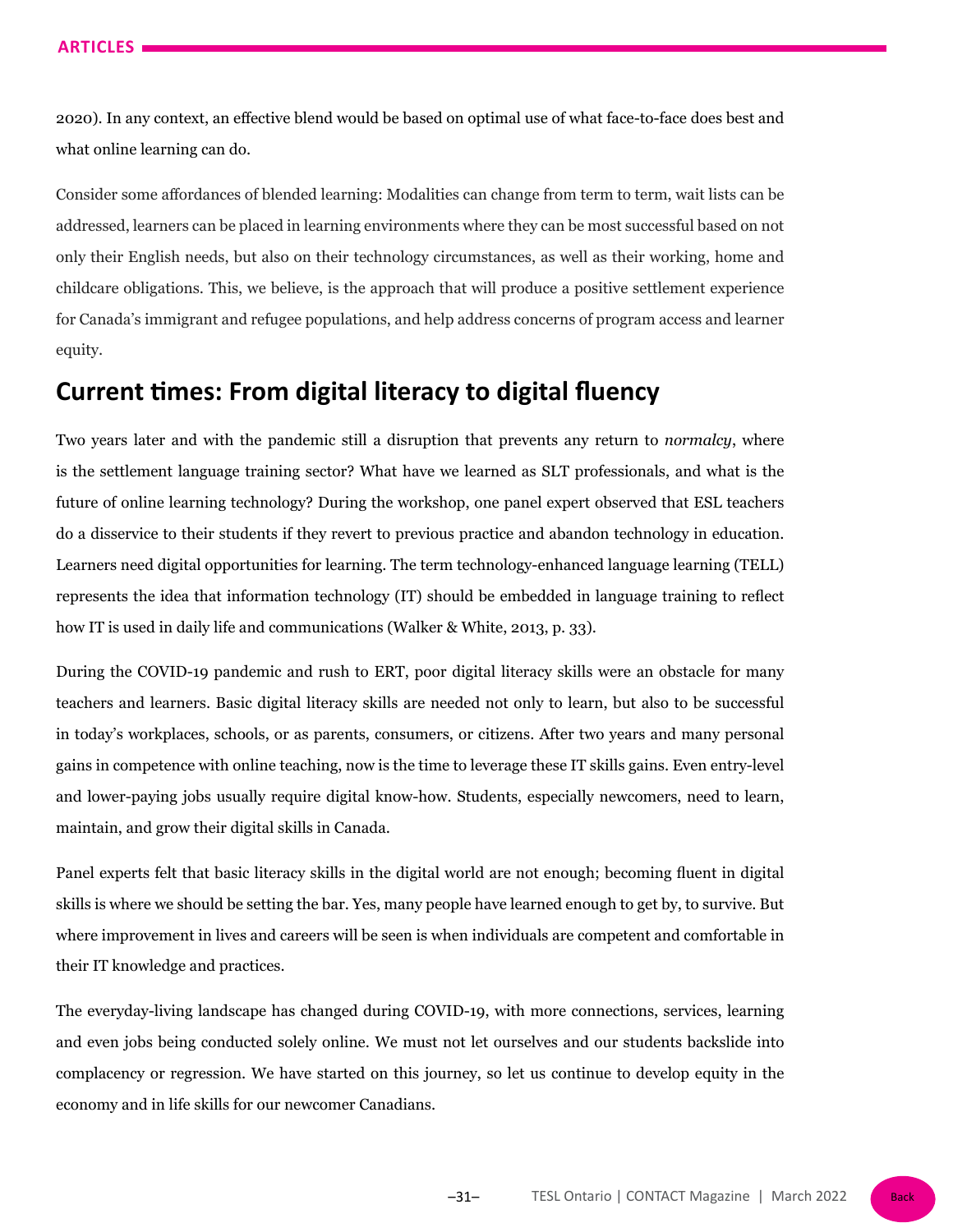# **Conclusion**

By examining the importance of the mentor/mentee relationship during COVID-19, we have identified the compassion and human contact necessary to keep teaching, learning, and innovating.

By reflecting on the differences between ERT and online teaching, we can see that under the circumstances, our settlement language training sector did the best it could. But as educators to Canada's newcomers, we know we can do better if we have the opportunity and the skills to apply online teaching pedagogy to our course design.

Having now experienced both face-to-face and online teaching and learning, we can see the affordances of both modalities and can carve programs and courses to truly meet the needs of our students.

And finally, by seeing the demand and uptake for digital literacy skills and visualizing a future that requires better competencies, we promote continued digital skill use and better digital citizenship.

# **References**

- Hodges, C., Moore, S., Lockee, B., Trust, T., & Bond, A. (2020, March 27). The difference between emergency remote teaching and online learning. *EduCAUSE Review*. [https://er.educause.edu/](https://er.educause.edu/articles/2020/3/the-difference-between-emergency-remote-teaching-and-online-learning) [articles/2020/3/the-difference-between-emergency-remote-teaching-and-online-learning](https://er.educause.edu/articles/2020/3/the-difference-between-emergency-remote-teaching-and-online-learning)
- McBride, R., & Edgar, J. (2020). *LearnIT2teach EduLINC Avenue.ca: Project Annual Report to Immigration, Refugees and Citizenship Canada*. New Language Solutions.
- Walker, A., & White, G. (2013). *Technology enhanced language learning: Connecting theory and practice*. Oxford University Press.